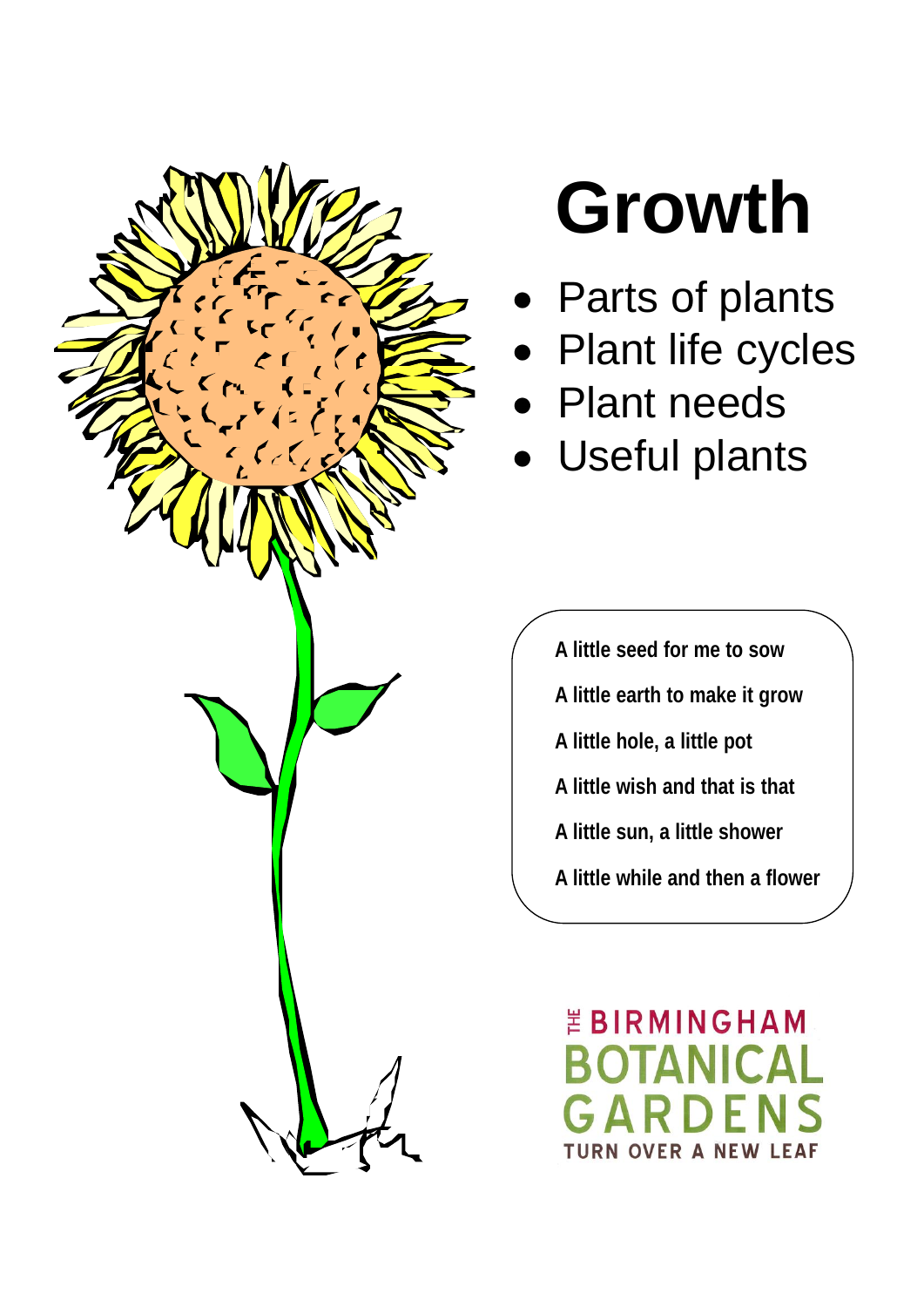# **Brief Descriptions of Activities**

Print off a copy of the "My Plant Explorer's Diary" page (Worksheet 1) for each pupil and then choose sheets from the pack that match the age/ability of your pupils and the focus of your work.

### **Basic Botany – parts of plants**

What are the parts of a plant?

- Using the correct vocabulary to label a drawing of a plant (Worksheet 2)
- Making observational drawings of different plant parts from around the world (i.e. in the different glasshouses) (Worksheet 3a is a simplified version and Worksheet 3b is suitable for older/more able pupils)

### **Life cycle of a plant**

- Observe seasonal changes of plants to illustrate stages of their life cycles
- Find examples of different plant life cycle stages around the glasshouses/grounds and draw them in the correct boxes (Worksheet 4)
- Find examples of seeds that are dispersed in different ways (Worksheet 5)
- Link to storytelling e.g. 'The Tiny Seed' by Eric Carle

## **Plants Growing in Different Conditions**

How are plants adapted to each environment?

- Observing, drawing and describing key survival features (Worksheet 3a/3b can also be used to show this)
- Observing and drawing adaptations of plants to ensure all their needs are met (i.e. nutrients, sunlight, air) (Worksheet 6)
- Imaginative work creating a plant passport (Worksheet 7)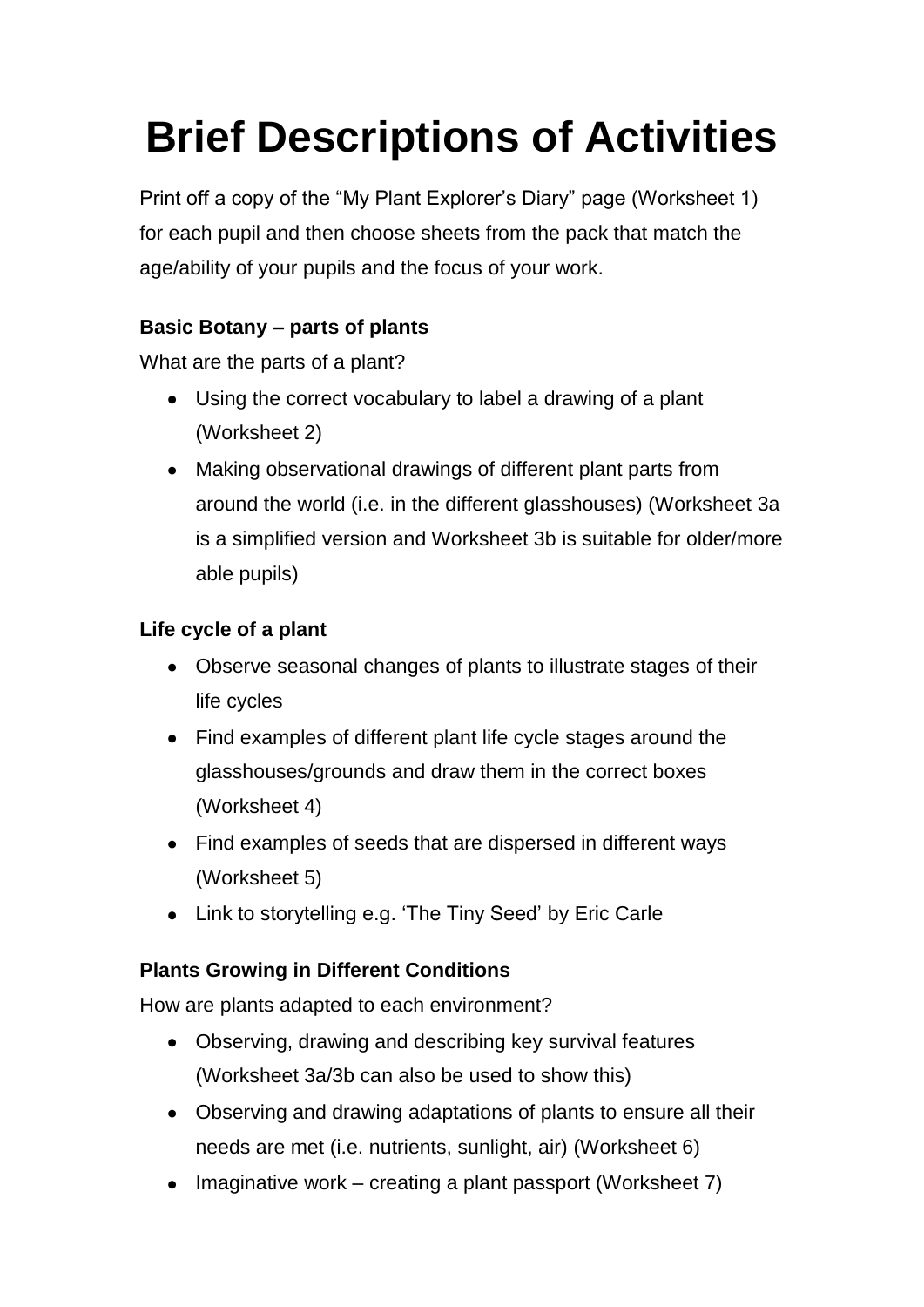#### **Growing Plants for a Purpose**

How might plants be used by people?

- Children find as many useful plants in the glasshouses as they can, using the plant labels and focusing on plants used for food, medicine and everyday materials ("house and home") (Worksheet 8)
- Links to stories about food plants, e.g. *Handa's Surprise.*
- 'Starting the Day the Botanical Way' plants we use to start the day (i.e. breakfast, washing, getting dressed) (Worksheet 9)

#### **Measurement**

How can we measure plant growth?

- Using standard and non-standard measurements to investigate and record the differences in plant growth
- Estimating and measuring; investigations to find longest, smallest, etc. (Worksheet 10)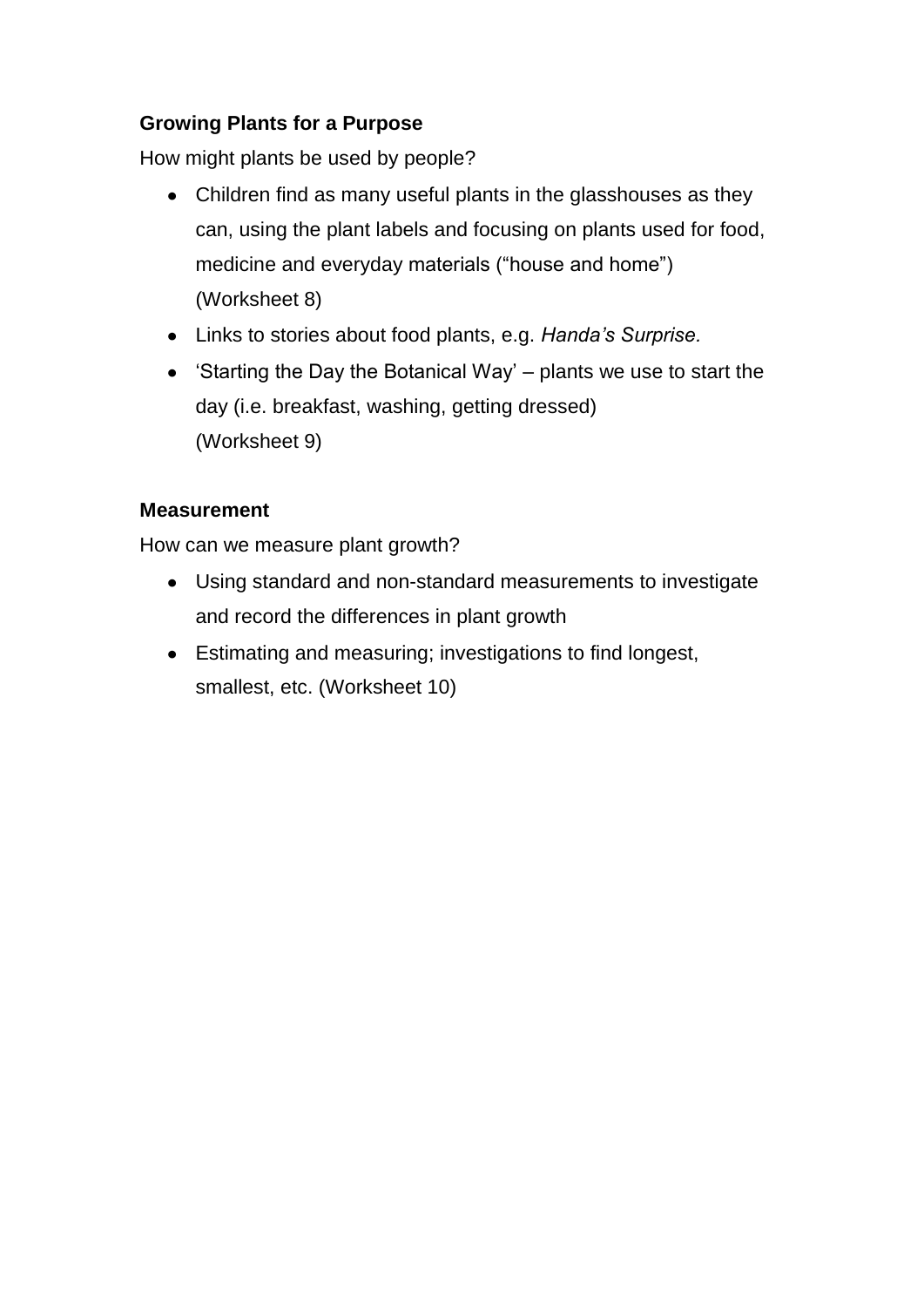# **My Plant Explorer's Diary**



**Written by:** 

**Date:**

*EBIRMINGHAM* **BOTANICAL** GARDFNS **TURN OVER A NEW LEAF**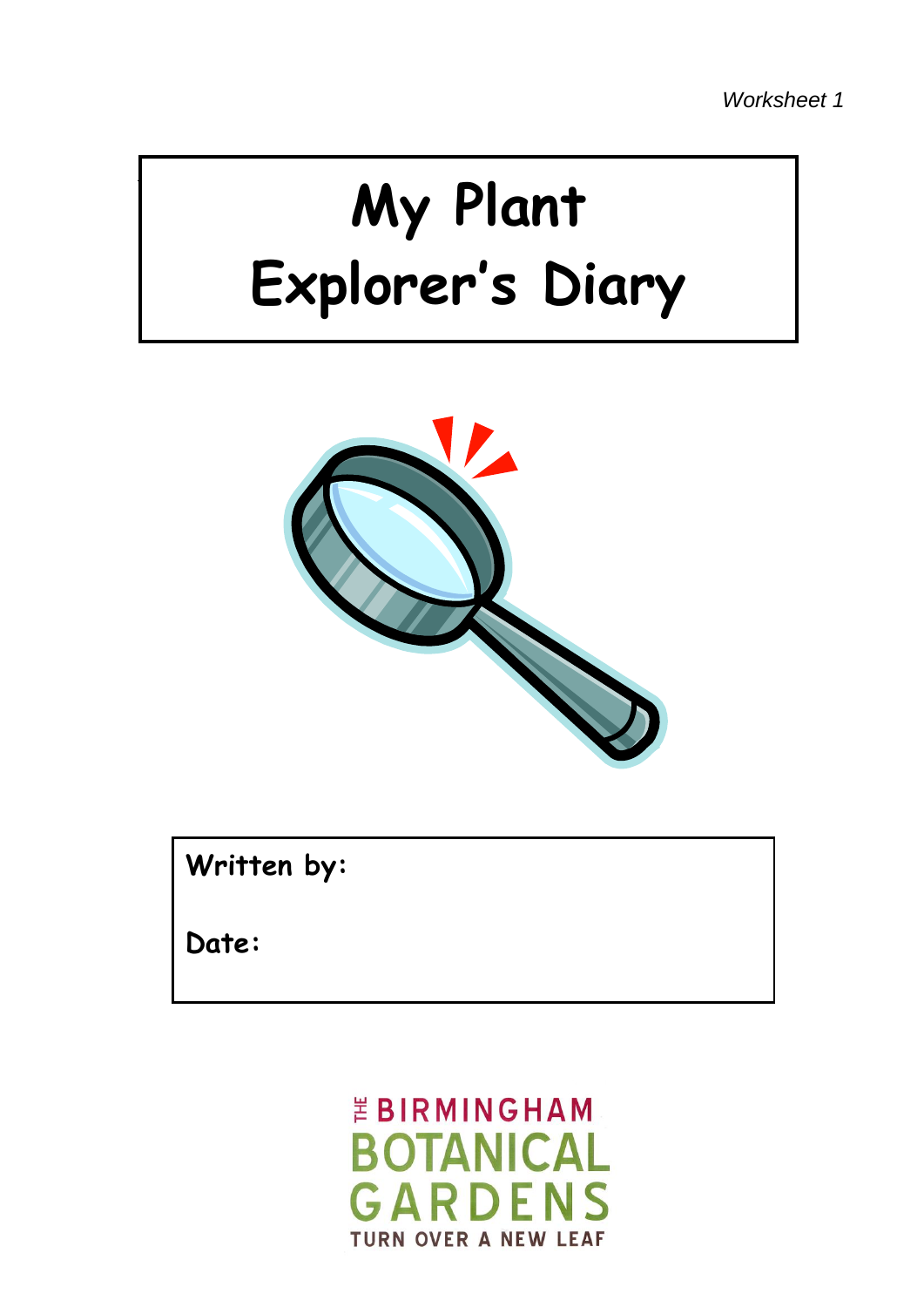## **Label the Parts of the Plant**

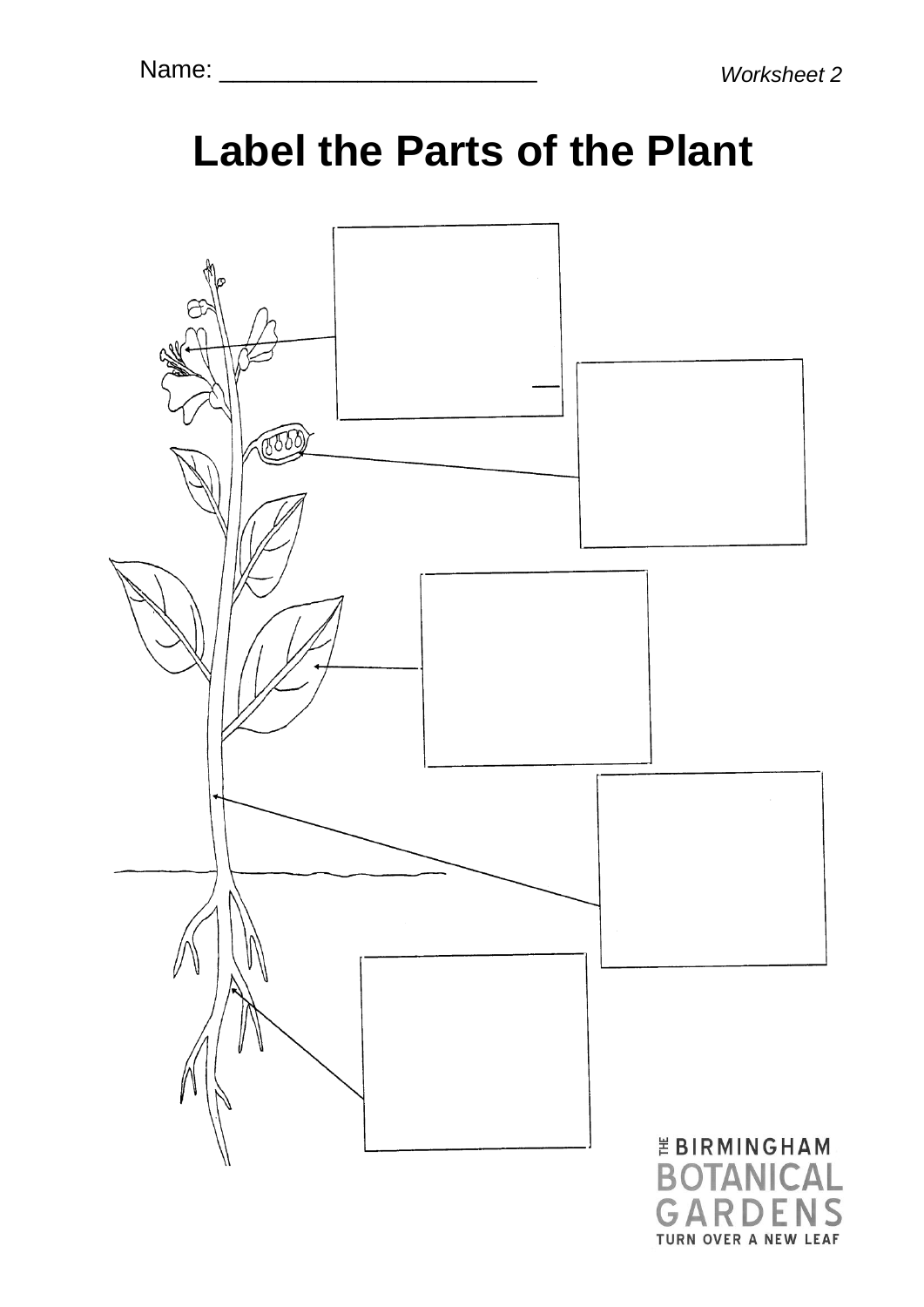## **Plant Parts from Around the World**

| roots<br>stem<br>leaf<br>petal<br>pollen<br>Name of plant:                                                    |
|---------------------------------------------------------------------------------------------------------------|
|                                                                                                               |
|                                                                                                               |
|                                                                                                               |
|                                                                                                               |
|                                                                                                               |
|                                                                                                               |
|                                                                                                               |
|                                                                                                               |
| Draw a cactus that has a fat, spiky<br>stem.<br>This helps it to store water and<br>protects it from animals. |
| Name of plant:                                                                                                |
|                                                                                                               |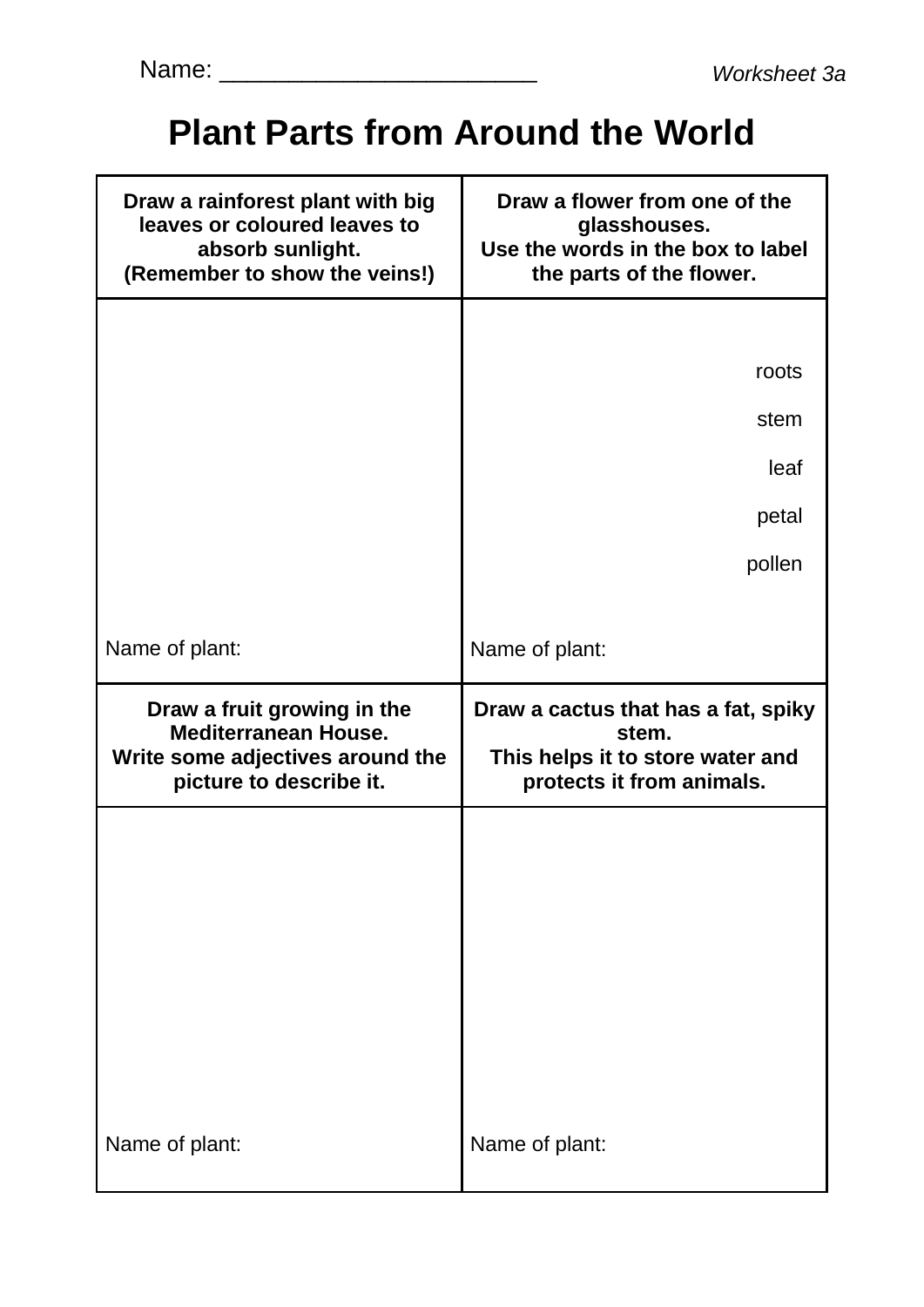## **Plant Parts from Around the World**

| Draw a rainforest plant with big<br>leaves or coloured leaves to<br>absorb sunlight.<br>(Remember to show the veins!)      | Draw a flower from one of the<br>glasshouses.<br>Use the words in the box to label<br>the parts of the flower.      |
|----------------------------------------------------------------------------------------------------------------------------|---------------------------------------------------------------------------------------------------------------------|
| Name of plant:                                                                                                             | petal<br>pollen<br>sepal<br>leaf<br>stem<br>stamen<br>stigma                                                        |
| A fact about this plant:                                                                                                   | ovary<br>Name of plant:                                                                                             |
|                                                                                                                            |                                                                                                                     |
| Draw a fruit growing in the<br><b>Mediterranean House.</b><br>Can you label where the sepals<br>were when it was a flower? | Draw a desert plant that stores<br>water in a fat stem or thick leaves<br>and has prickles/spikes<br>to protect it. |
|                                                                                                                            |                                                                                                                     |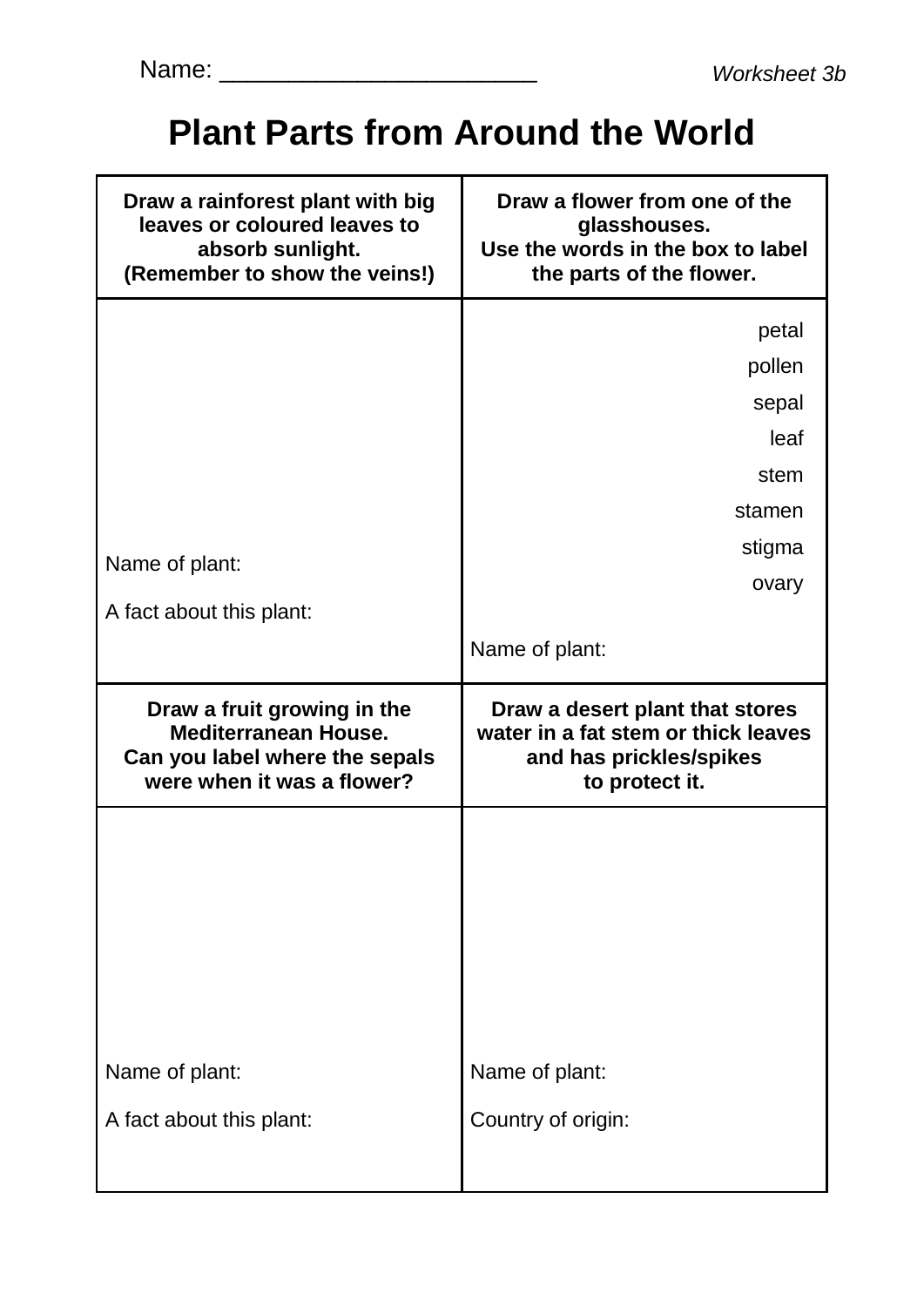Name:  $\blacksquare$ 

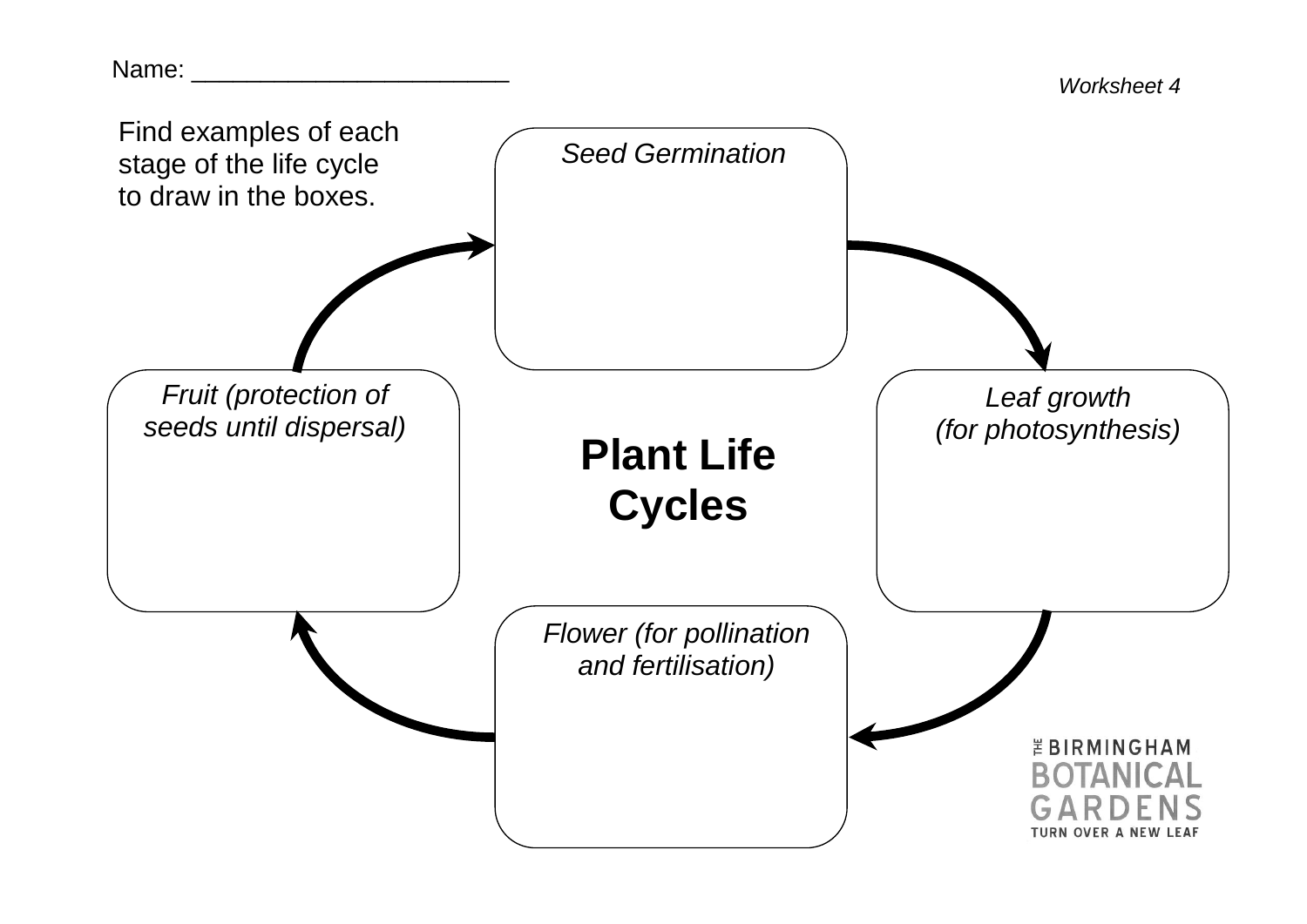# **Getting Around**

The job of the fruit is to protect the seeds and help them to travel away from their parent plant. This is called seed dispersal. Plants use many ways to help seeds on their travels.

The pictures below suggest ways seeds are dispersed. Can you find and draw examples of seeds that travel in each different way?

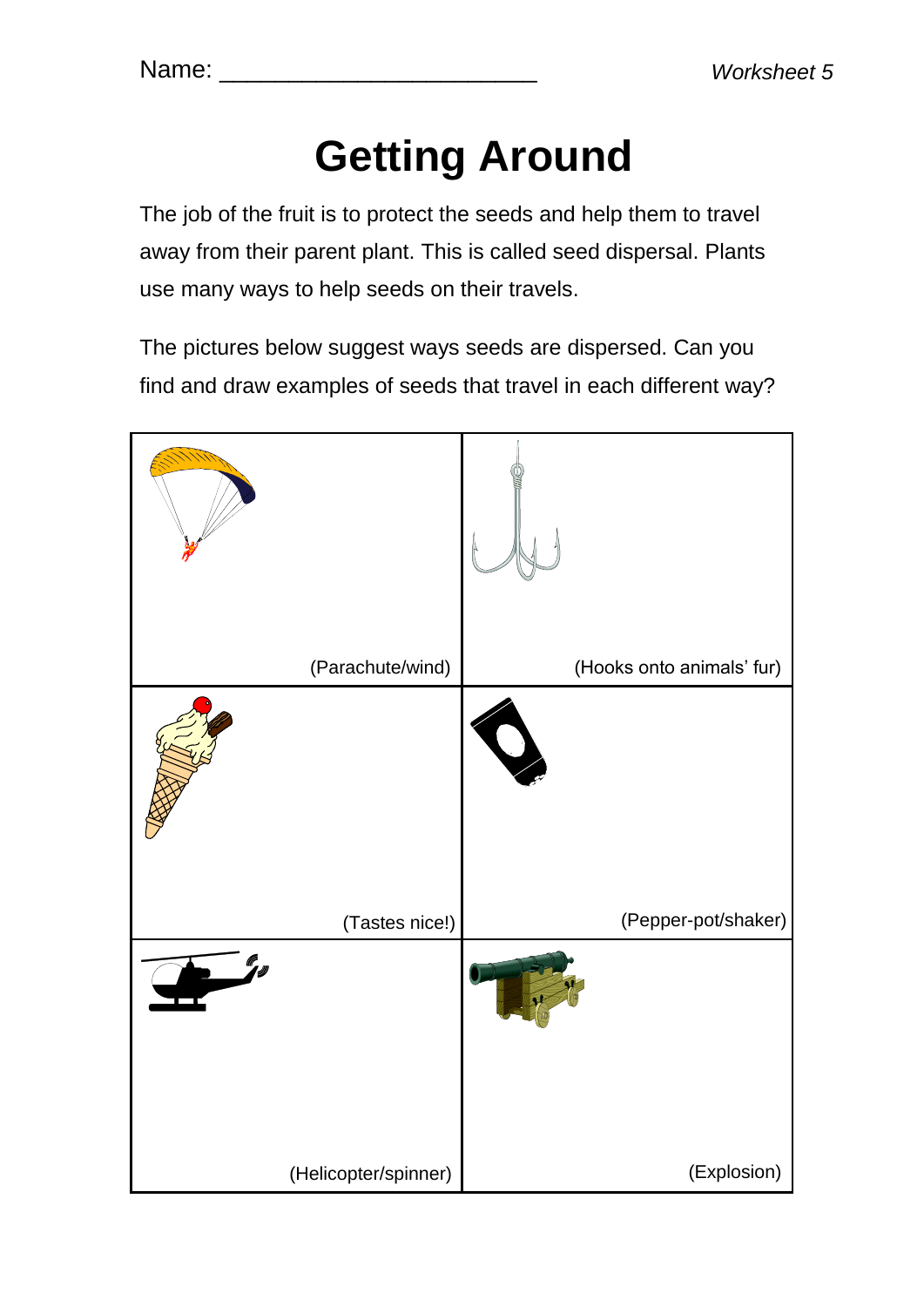# **Plant Needs – unusual plants**

All plants need to get enough water, light, nutrients (minerals) and carbon dioxide (from the air) to grow and be healthy. However, some plants do this in very strange ways…

| Find a plant that grows up on<br>other plants and catches rainwater<br>in a tank at the bottom.<br>(This is an epiphyte or "air plant".)               | Find a plant that sends down<br>extra roots from its branches to<br>collect water.<br>(These are called "prop roots".) |
|--------------------------------------------------------------------------------------------------------------------------------------------------------|------------------------------------------------------------------------------------------------------------------------|
|                                                                                                                                                        |                                                                                                                        |
|                                                                                                                                                        |                                                                                                                        |
| Name of plant:                                                                                                                                         | Name of plant:                                                                                                         |
|                                                                                                                                                        |                                                                                                                        |
| Find a plant that has brightly<br>coloured leaves that catch lots of<br>sunlight in order to make its food.<br>(This is called <i>photosynthesis.)</i> | Find a plant that eats insects in<br>order to get enough nutrients.<br>Can you see how it attracts<br>and traps them?  |
|                                                                                                                                                        |                                                                                                                        |
|                                                                                                                                                        |                                                                                                                        |
|                                                                                                                                                        |                                                                                                                        |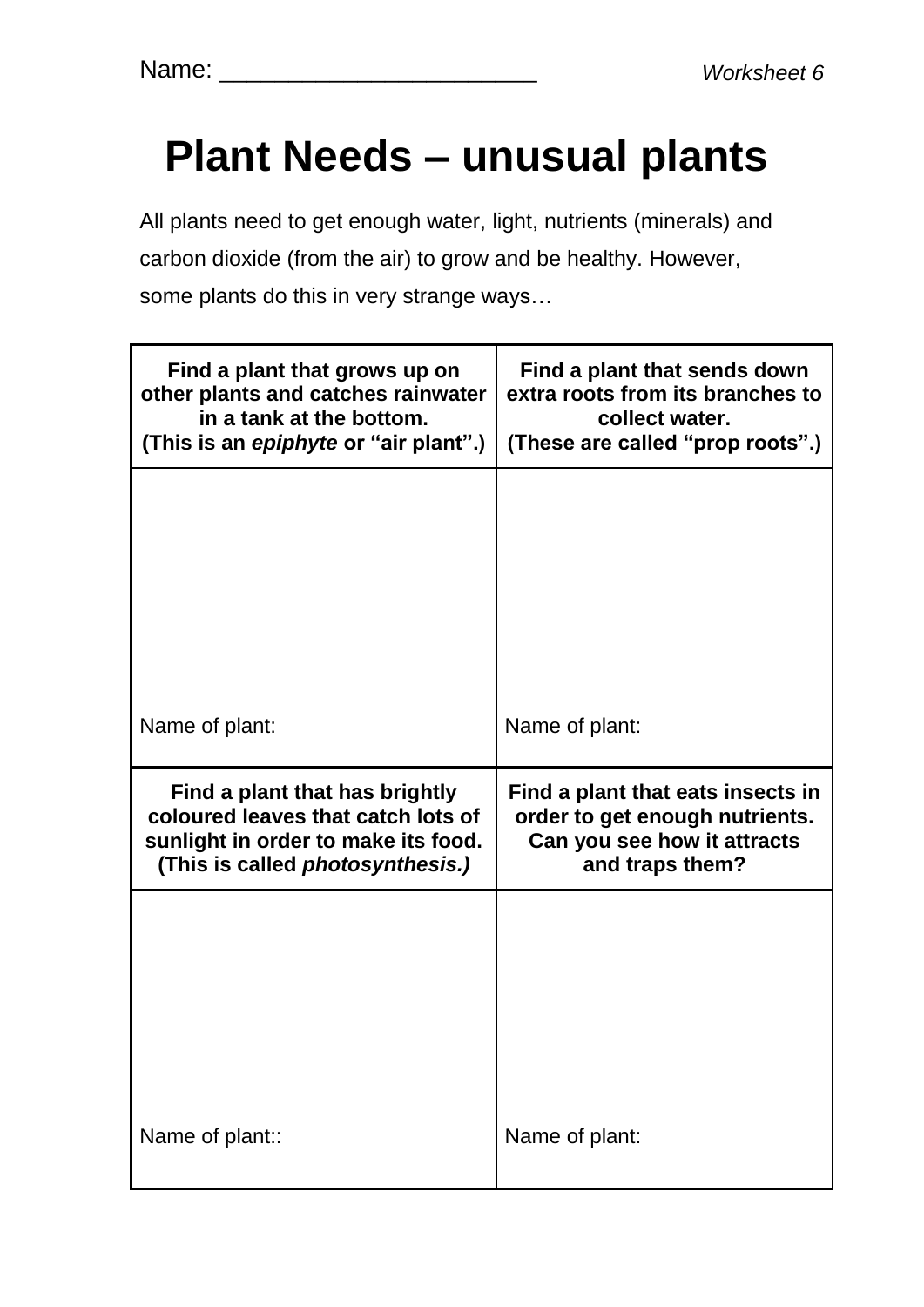

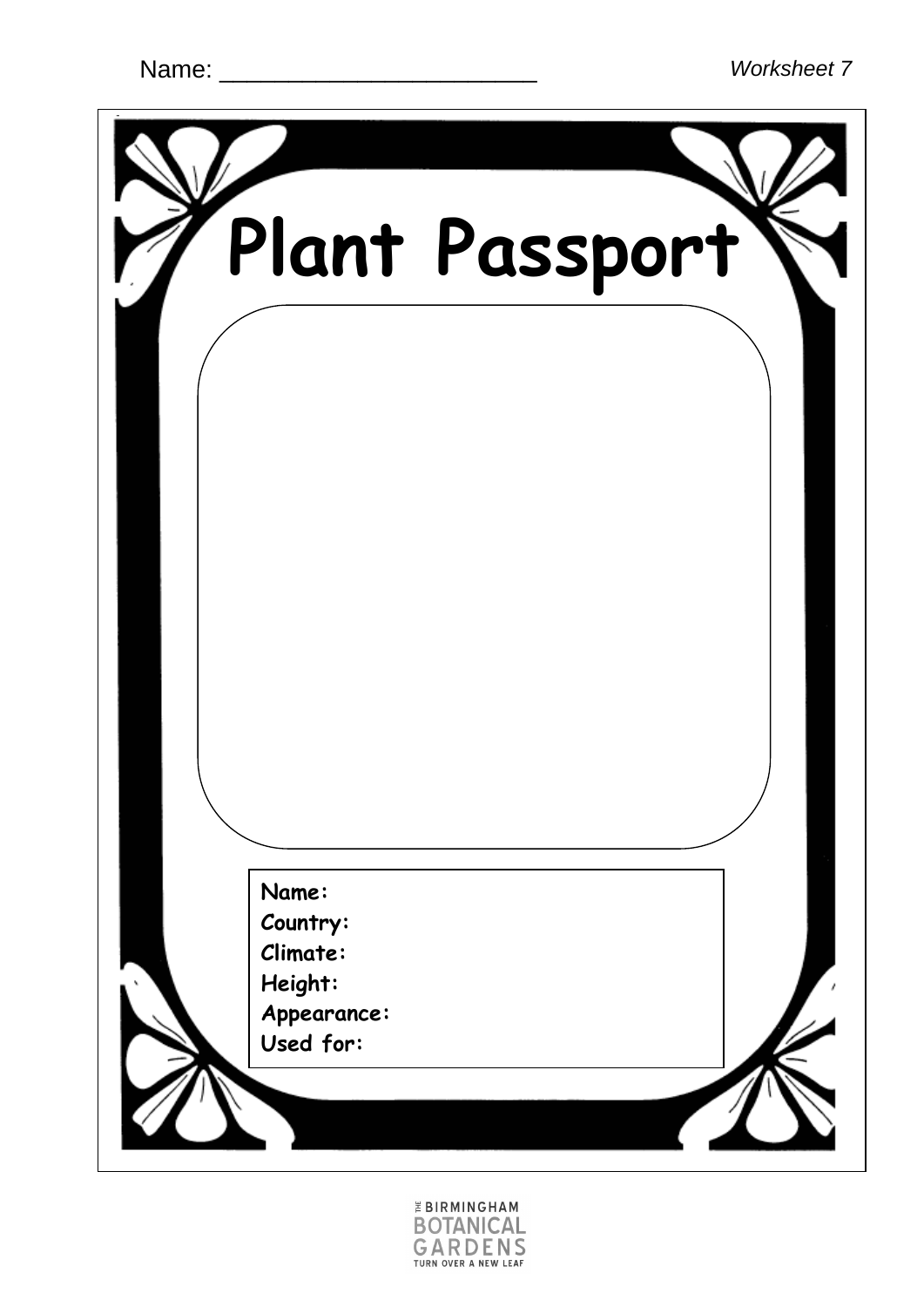## **Useful Plants from Around the World**

Write the names of as many useful plants as you can find in the glasshouses. Some plants could go into more than one box. Can you beat your classmates? Who will find the highest number of useful plants?

| <b>Food and Drink</b> | <b>Medicine</b> | <b>House &amp; Home</b><br><b>日</b> |
|-----------------------|-----------------|-------------------------------------|
|                       |                 |                                     |
|                       |                 |                                     |
|                       |                 |                                     |
|                       |                 |                                     |
|                       |                 |                                     |
|                       |                 |                                     |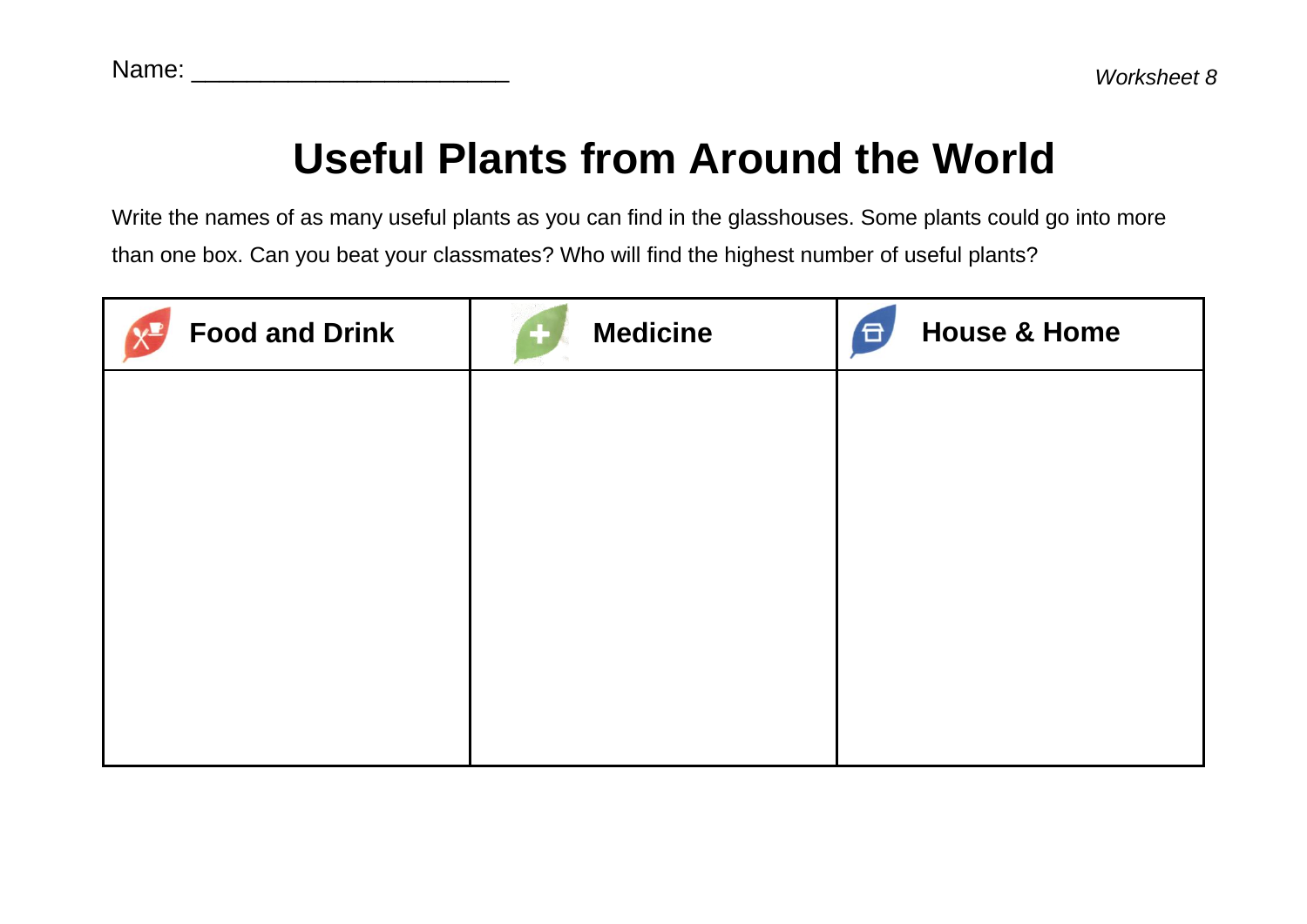# **Starting the Day the Botanical Way**

Did you know that in the time between getting up and going to school you use many plants without even knowing it?

Explore the glasshouses to find and draw these useful plants. Read the information on the white labels and look out for these symbols:  $\sqrt{d}$ 

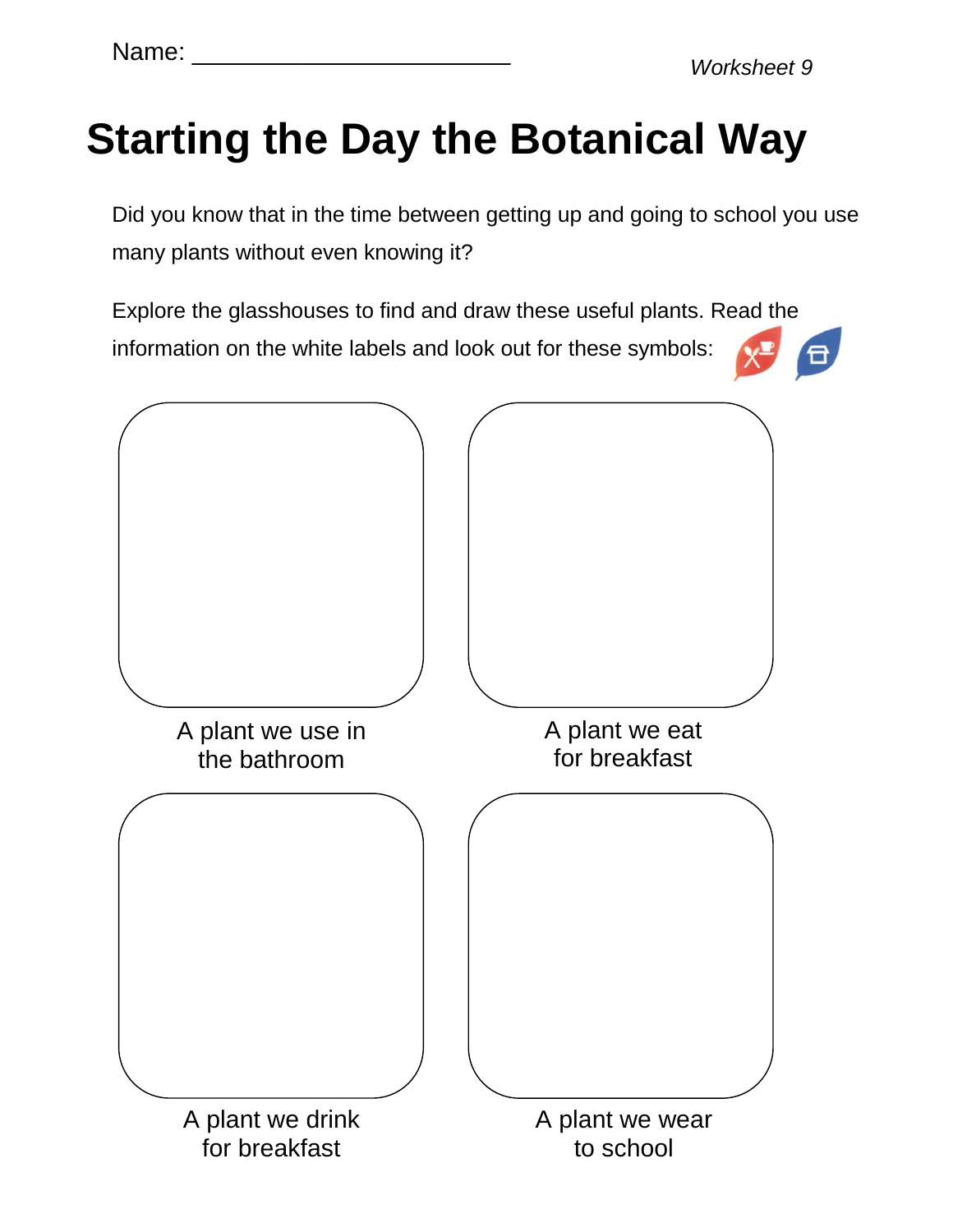## $\mathsf{A}$ **Starting the Day the Botanical Way SUGGESTED ANSWERS**

#### **Toiletries:**

| Soap<br>Shampoo<br>Shower/bath gel | Citrus fruit oils (Mediterranean House)<br>Olive oil (Mediterranean House)<br>Aloe vera (Arid House)                                                                |
|------------------------------------|---------------------------------------------------------------------------------------------------------------------------------------------------------------------|
| Toothpaste                         | Peppermint (Herb Garden)<br>Cinnamon (Sub-Tropical House)                                                                                                           |
| <b>Breakfast:</b>                  |                                                                                                                                                                     |
| <b>Spreads</b>                     | Olive oil (Mediterranean House)<br>Yellow colour using dye from annatto (Tropical House)                                                                            |
| Marmalade                          | Orange, lemon and lime (Mediterranean House)                                                                                                                        |
| Grapefruit                         | Grapefruit (Mediterranean House)                                                                                                                                    |
| <b>Drinks</b>                      | Citrus juice, e.g. orange (Mediterranean House)<br>Tropical juice, e.g. pineapple (Sub-Tropical House)<br>Coffee (Tropical House)<br><b>Tea (Sub-Tropical House</b> |
| Coco-pops                          | Rice (Sub-Tropical House)<br>Cocoa (Tropical House)<br>Sugar from sugar cane (Sub-Tropical House)                                                                   |
| <b>Getting dressed:</b>            |                                                                                                                                                                     |
| Shirt or blouse                    | Fabric from cotton (Sub-Tropical House)                                                                                                                             |



Starch from taro or cassava (Tropical House)